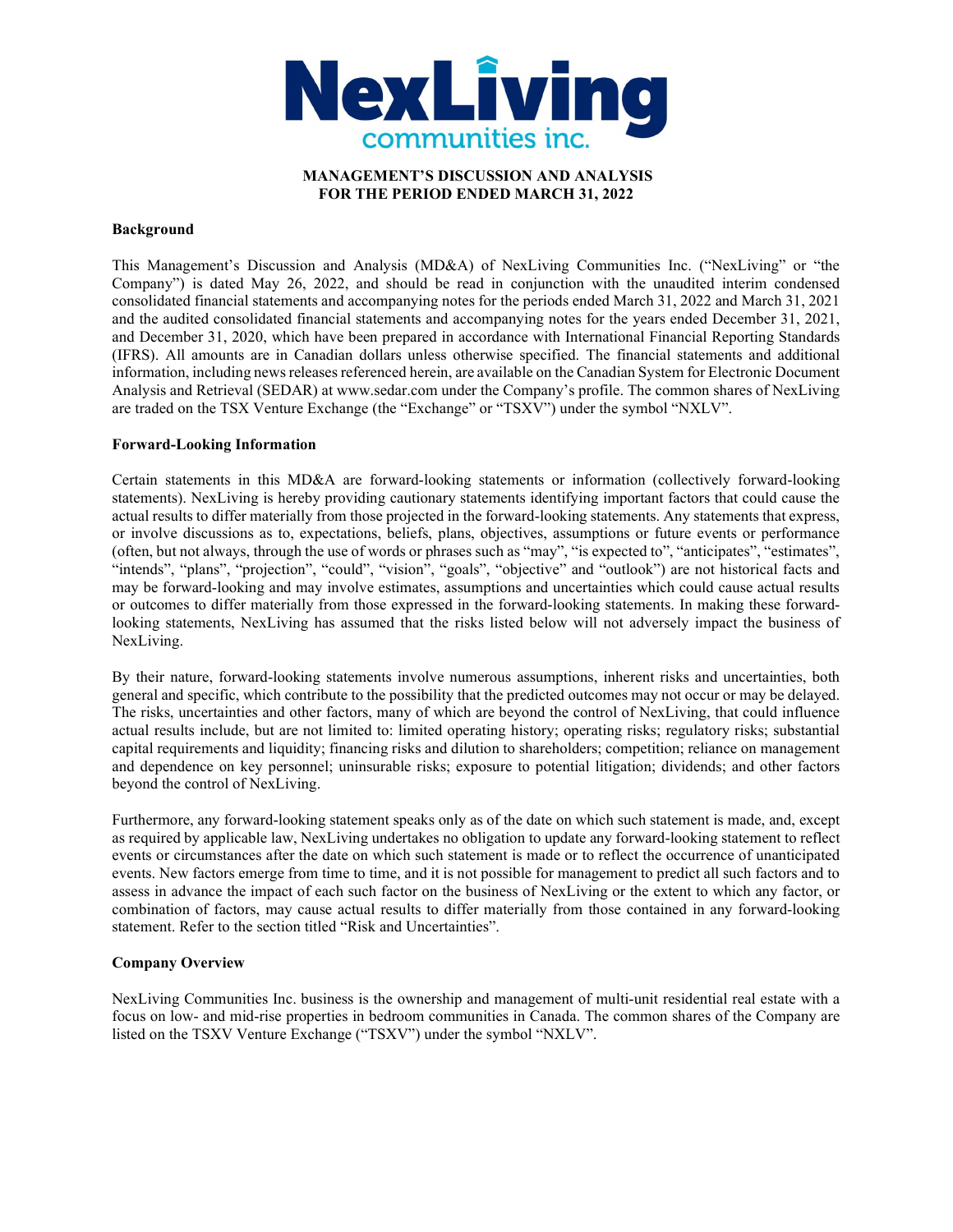### Description of Business and Strategy

The Company continues to execute on its plan to acquire recently built or refurbished, highly leased multi-residential properties in bedroom communities in Atlantic Canada and Ontario. The Company aims to satisfy the needs of the newly emerging 55+ resident. The demographic that has changed the world is now changing the way residential rental apartments cater to their requirements. Their desire for community, along with service and convenience amenities has led to the emergence of the 55+ active living segment. Apartments are the next "home", after years of owning they look forward to the carefree lifestyle provided through renting in a community of their peers. NexLiving intends to consolidate this emerging market niche. As at March 31, 2022, the Company owned 705 units in New Brunswick and Ontario.

The Company has developed a robust pipeline of qualified properties for potential acquisition. By screening properties identified to match the criteria set out in the Company business plan (proximity to healthcare, amenities, services and recreation), management has identified a number of attractive acquisition targets. As at March 31, 2022, Company had 150 suites under agreement and intends to acquire a minimum of 500 additional suites in the coming twelve months.

Today's active 55+ individual or family is interested in community and independence, and the properties that will attract like-minded residents. A lifestyle that eliminates the work and risk associated with a single-family home at a stage when the resident desires convenience and freedom. The 55+ demographic includes some 12 million Canadians.

Property management is currently handled by third party providers on a contract basis. A condo or hospitality style level of service is part of the business model, with third party providers consistently delivering a high level of service.

NexLiving has a highly scalable business model and is executing a growth strategy by quickly acquiring properties that meet our target criteria. The resulting revenue will allow the Company to spread fixed public company and other corporate costs across a larger revenue base, achieving economies of scale. The Company believes that properly managed execution of its growth strategy will help create a successful publicly listed real estate company, and value for our shareholders.

#### Selected Financial Information

The following tables contain a summary of selected operating and financial performance measures:

| As at                                          | March 31,<br>2022 | December 31,<br>2021 | Change                   |
|------------------------------------------------|-------------------|----------------------|--------------------------|
| Number of investment properties                | 25                | 25                   |                          |
| Number of suites                               | 705               | 705                  | $\overline{\phantom{0}}$ |
| Occupancy                                      | 99%               | 99%                  |                          |
| Investment properties                          | 126, 161, 345     | 125,162,000          | $0.8\%$                  |
| Total assets                                   | 146,569,548       | 143,758,717          | $2.0\%$                  |
| Total liabilities                              | 82,807,186        | 82,956,832           | $-0.2%$                  |
| Net asset value                                | 63,762,362        | 60,801,885           | 4.9%                     |
| Net asset value per share                      | 0.22              | 0.22                 | $1.3\%$                  |
| Total liabilities to total assets              | 56.5%             | 57.7%                | $-121$ bps               |
| Debt to GBV*                                   | 64.7%             | 65.7%                | $-97$ bps                |
| Weighted average term to debt maturity (years) | 1.9               | 2.1                  | $-0.2$                   |
| Weighted average contractual interest rate     | 2.12%             | 2.12%                |                          |

\* "Debt to GBV" is defined as the ratio of outstanding mortgages payable and convertible debentures to the fair value of the Company's investment properties. The use of Debt to GBV has been included for the purpose of improving the understanding of the Company's current financial position. The Company's method of calculating Debt to GBV may differ from other issuers' methods and, accordingly, these measures may not be comparable to measures used by other issuers.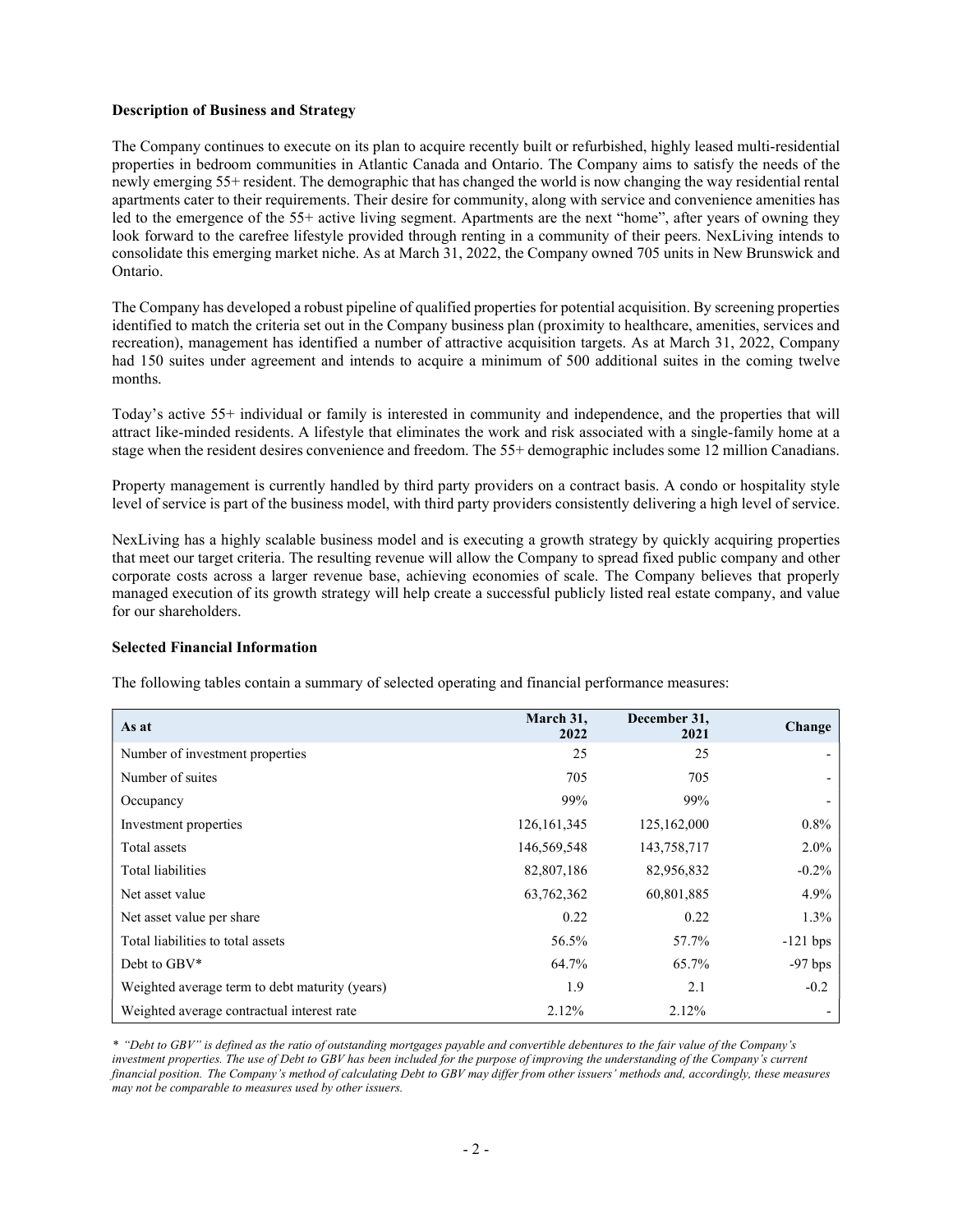| For the three months ended                   | March 31,<br>2022 | March 31,<br>2021 | Change     |
|----------------------------------------------|-------------------|-------------------|------------|
| Rental income                                | 2,553,345         | 1,752,067         | 45.7%      |
| Net property operating income                | 1,278,089         | 952,273           | 34.2%      |
| NOI margin                                   | 50.1%             | 54.4%             | $-430$ bps |
| Net income                                   | 1,178,982         | 428,110           | 175.4%     |
| $FFO*$                                       | 270,515           | 220,414           | 22.7%      |
| FFO per share (cents per share) * - diluted  | 0.09              | 0.13              | $-29.8%$   |
| Dividends declared (cents per share)         | 0.05              | 0.05              |            |
| Weighted average units outstanding - diluted | 306, 345, 962     | 175,262,484       | 74.8%      |

\* FFO is defined as net property operating income less administrative expenses, net interest expense and amortization expense. The Company's method of calculating FFO may differ from other issuers' methods and, accordingly, these measures may not be comparable to measures used by other issuers.

## Notable Events During the Period Ended March 31, 2022

#### Revenue and NOI Growth

Property revenue increased by \$0.8 million (+46%) to \$2.6 million and net property operating income ("NOI") increased by \$0.3 million (+34%) to \$1.3 million during the period, representing a 50.1% NOI margin (2021 – 54.4%).

The increase in property revenue and NOI was a result of having a full quarter of operations for the 156 suites acquired during the prior quarter.

#### NOI Margin

NOI margin decreased by 430 basis points from a year ago, largely driven by higher property tax assessments in New Brunswick (711 bps impact), and to a lesser extent, higher energy and excess snow removal costs (3 bps impact). The province of New Brunswick has proposed a phased reduction of the provincial property tax rate by 50% over the next three years. Had this new reduced tax rate been in place during the quarter, NOI margin would have been 54.7%.

The higher costs were partially offset by higher rental revenues, driven by rent increases on suite turnovers. During the quarter, management underwent a thorough review of portfolio costs, which is expected to result in excess of \$100,000 of annual savings in 2022. The Company has also appealed the majority of property tax assessments, the outcome of which will not be known until late 2022.

#### **Occupancy**

NexLiving has maintained a high level of occupancy across its property portfolio. At March 31, 2022, 8 of its 705 suites were vacant representing an occupancy rate of 99%.

#### Below Market Rents

Management estimates that market rents are approximately 10-20% higher than NexLiving's average in place rents for similar suites. The differential between in place and market rents provide the Company with the ability to raise rents and increase yields on suite turnovers.

#### Exposure to Rent Controls

Approximately 85% of the Company's properties are located in New Brunswick and are subject to the province's recently introduced rent control legislation, which has limited rent increases to 3.8% for 2022. The temporary rent control legislation does not apply on suite turnovers.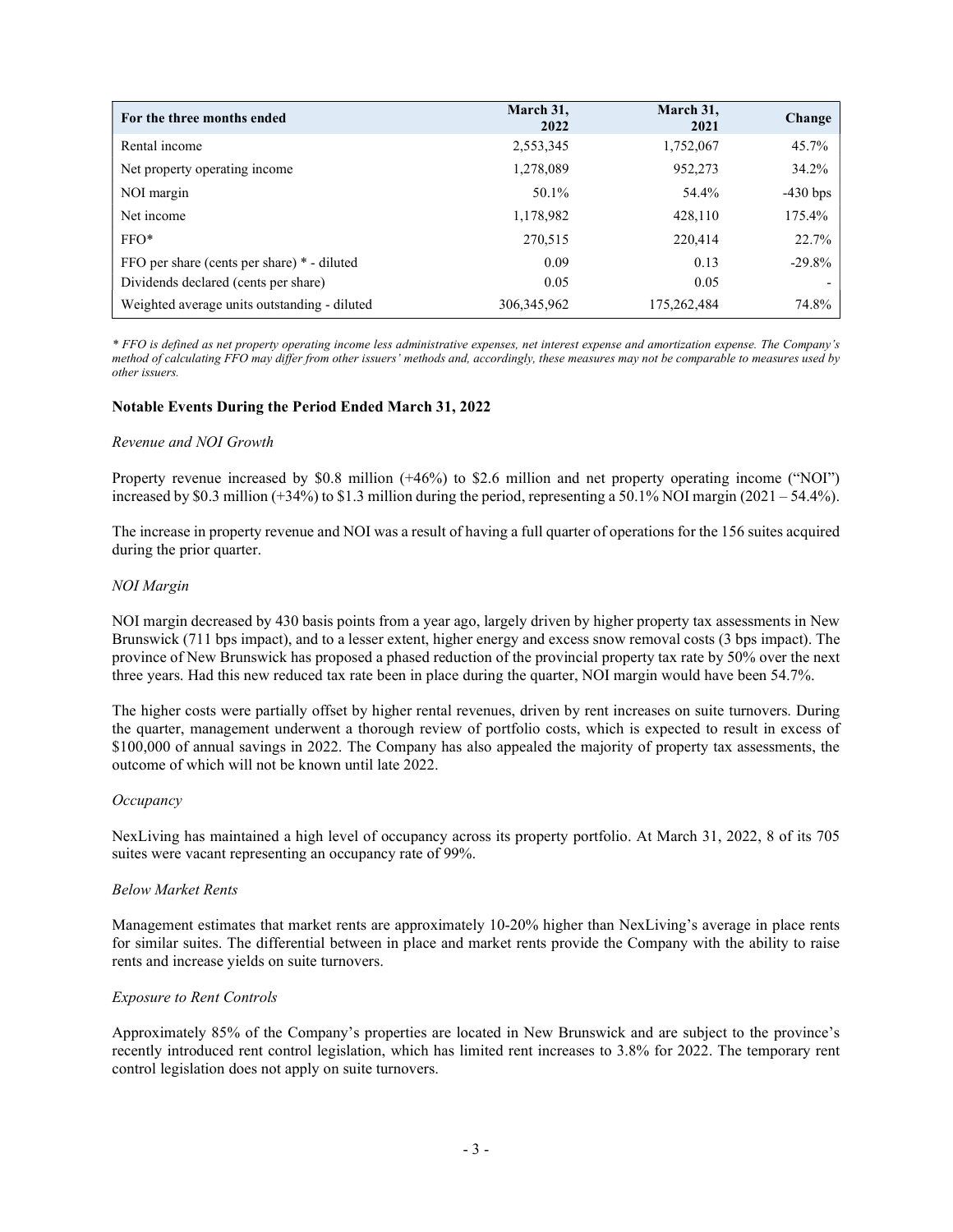## Dividend Payments

On March 7, 2022, the Company declared a dividend of 0.05 cents per common share for the quarter ending March 31, 2022, representing 0.20 cents per share on an annualized basis. The dividend was paid on March 31, 2022, to shareholders of record on March 14, 2022.

## Fair value of Investment Properties

The fair value of the Company's portfolio is \$126.2 million at March 31, 2022, compared to a fair value of \$125.2 million at December 31, 2021.

## Liquidity Available for Acquisitions

The Company ended the period with \$19.2 million of cash on the balance sheet, which was earmarked for the acquisition of buildings that under contract. Subsequent to period end, the Company announced the acquisition of two buildings, which consumed \$6.1 million of cash on hand. The Company continues to evaluate buildings under contract that remain subject to satisfactory due diligence by the Company. If any, or all, of these acquisitions fail to materialize, management intends to direct any excess cash towards the reduction in debt and/or other property acquisitions.

# Other Events During the Quarter

On January 14, 2022, the Company redeemed, without any penalty or premium, \$225,000 of the 7.00% convertible debentures issued on April 27, 2020, and having a maturity date of April 27, 2022.

On March 7, 2022, the Company declared a dividend of 0.05 cents per common share for the quarter ending March 31, 2022. The dividend was paid on March 31, 2022, to shareholders of record on March 14, 2022.

During March 2022, a total of 4,012,500 warrants having an exercise price of \$0.175 per common share were exercised to aggregate gross proceeds of \$702,187 of which 3,437,500 warrants (\$601,562) were held by directors of the Company. The remaining 2,487,500 warrants having an exercise price of \$0.175 per common share expired unexercised on March 16, 2022.

#### Events Subsequent to March 31, 2022

On April 5, 2022, the Company completed the acquisition of a building in Riverview, NB ("Findlay Tower") with 64 suites for \$11.7 million, excluding closing costs. Findlay Tower is a four-storey building with an elevator and one level of heated underground parking. The property was constructed in 2019 and is located at 1009 Cleveland Avenue, Riverview, NB. In connection with the acquisition, NexLiving has assumed a \$9.25 million 40-year CMHC insured mortgage with a 1.76% interest rate and a maturity date of December 1, 2030.

On April 14, 2022, the Company completed the acquisition of a building in Lindsay, ON ("35 Angeline") with 58 suites for \$13.4 million, excluding closing costs. 35 Angeline is a six-storey building with one elevator. The property was constructed in 1977 and is located at 35 Angeline Street S, Lindsay, ON. The Company intends to undergo a capital expenditure program, which is expected to materially increase the NOI of the building.

On April 19, 2022, the Company redeemed, without any penalty or premium, \$850,000 of the 7% convertible debentures issued in 2020 in connection with the 75 Emma St. acquisition.

On April 25, 2022, the Company completed the refinancing of the mortgage for 75 Emma Street. The maturing mortgage was replaced with a CMHC insured first mortgage loan in the amount of \$5,971,575. The loan has a 5 year term, 40 year amortization period and bears interest at the annual rate of 3.32% calculated semi-annually. The mortgage loan is secured by the 75 Emma Street property and a guarantee by NexLiving.

On May 16, 2022, the board of directors, in accordance with the terms of the Company's DSU plan, approved the issuance of 2,260,000 DSUs to directors, management and consultants of the Company. The DSUs vest over three years in accordance with the provisions of the company's DSU plan.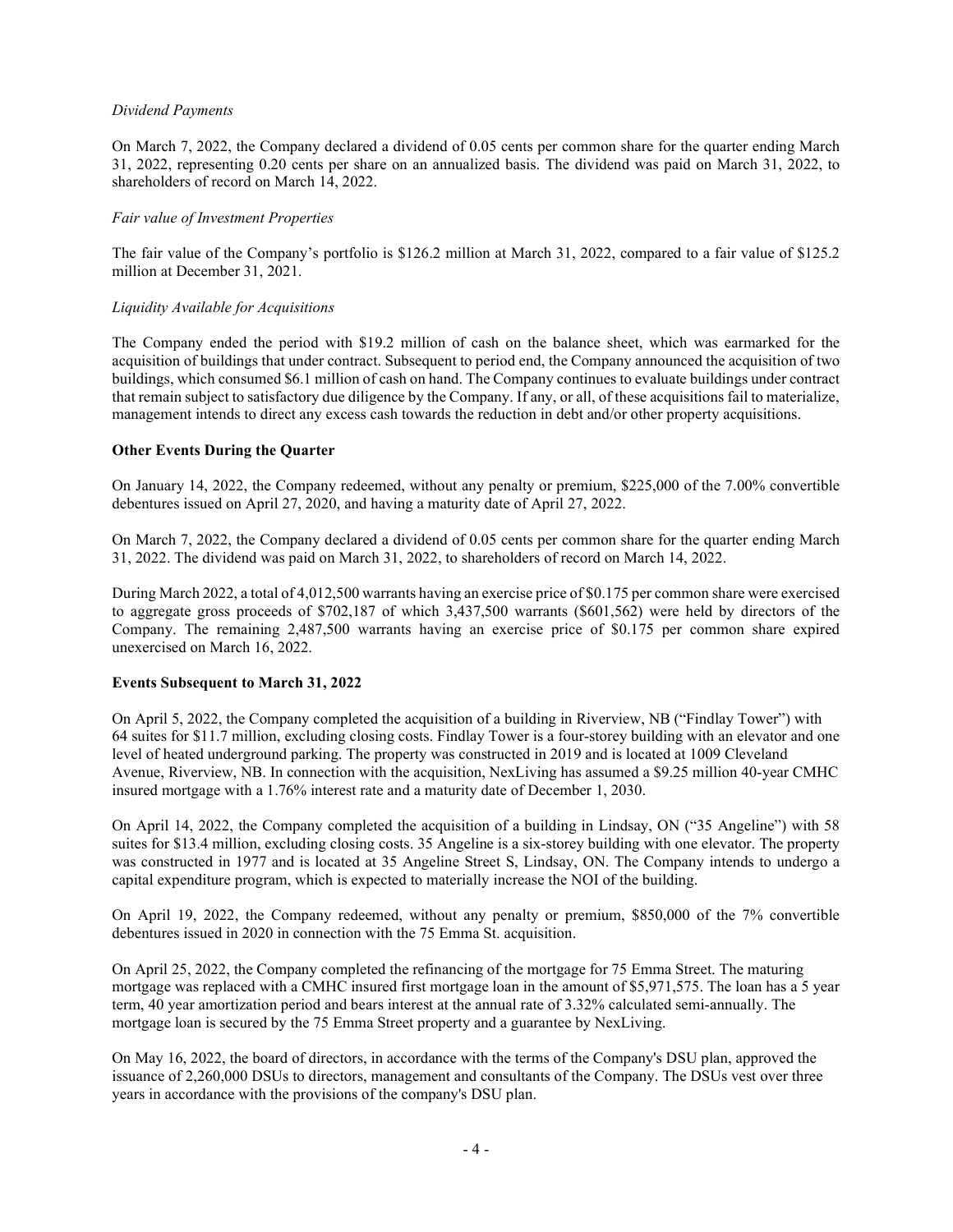On May 12, 2022, the Company secured a non-revolving acquisition loan facility in the amount of \$10,125,000 and a capex loan facility in the amount of \$1,500,000. Both loan facilities are secured by the 35 Angeline Street property and a guarantee by NexLiving, and have a 2 year term. The acquisition loan facility bears interest at the fixed rate of 5.15% calculated daily and compounded semi-annually. The capex loan facility bears interest at a variable rate equal to the bank's prime rate plus 1.5%. To date the Company has drawn down the full amount of the acquisition loan facility.

## Summary of Quarterly Operating Results

The following table presents the quarterly operating results for the Company for the last eight quarters as adjusted for the retrospective application of the change in accounting policy whereby investment properties are measured at fair value, subsequent to initial recognition (refer to note 4 to the Consolidated Financial Statements for the Year Ended December 31, 2021.

| <b>Ouarter</b> ended                                                     | Mar 31,<br>2022 | Dec 31,<br>2021 | Sep 30,<br>2021 | <b>June 30,</b><br>2021 | Mar 31,<br>2021 | Dec 31,<br>2020    | Sep 30,<br>2020 | <b>June 30,</b><br>2020 |
|--------------------------------------------------------------------------|-----------------|-----------------|-----------------|-------------------------|-----------------|--------------------|-----------------|-------------------------|
| Rental revenue                                                           | 2,553,345       | 2,056,306       | 1,997,351       | 1,719,991               | 1,752,067       | 1,283,139          | 1,005,499       | 849,794                 |
| Operating costs                                                          | 1,275,256       | 893,860         | 800,601         | 780,451                 | 799,794         | 594,473            | 437,471         | 373,372                 |
| Net property operating<br>income                                         | 1,278,089       | 1,162,446       | 1,196,750       | 939,540                 | 952,273         | 688,666            | 568,028         | 476,422                 |
| Administrative expenses                                                  | 435,852         | 382,799         | 411,104         | 487,071                 | 254,191         | 266,182            | 239,561         | 694,078                 |
| Interest expense                                                         | 484,935         | 493,820         | 446,732         | 414,640                 | 413,585         | 362,645            | 272,210         | 244,272                 |
| Amortization expense                                                     | 104,009         | 130,510         | 83,772          | 59,388                  | 64,083          | 45,558             | 28,146          | 13,855                  |
| Accretion expense                                                        | 86,446          | 242,758         | 284,607         | 271,056                 | 256,804         | 237,418            | 169,332         | 135,513                 |
| Loss on settlement of bridge<br>loans<br>Loss on modification of         |                 |                 |                 |                         |                 |                    |                 | 80,000                  |
| convertible debentures                                                   |                 |                 | 88,000          |                         |                 |                    |                 |                         |
| <b>Total finance costs</b>                                               | 675,390         | 867,088         | 903,111         | 745,084                 | 734,472         | 645,621            | 469,688         | 473,640                 |
| Interest income<br>Fair value (gain) loss on                             | (17,222)        |                 |                 |                         |                 |                    |                 |                         |
| investment properties<br>Gain on sale of investment                      | (994, 913)      | (4,076,195)     | (3,257,650)     | (2, 138, 803)           | (464,500)       | (1, 136, 632)      | (437, 111)      | (437,111)               |
| properties                                                               |                 |                 |                 | (1, 130)                |                 |                    |                 |                         |
| Other income                                                             | (1,012,135)     | (4,076,195)     | (3,257,650)     | (2, 139, 933)           | (464,500)       | (1, 136, 632)      | (437, 111)      | (437, 111)              |
| Net income (loss) before<br>income taxes<br>Deferred income tax recovery | 1,178,982       | 3,988,754       | 3,140,185       | 1,847,318               | 428,110         | 913.495<br>234,000 | 295,890         | (254, 185)              |
| Net income (loss) for the<br>quarter                                     | 1,178,982       | 3,988,754       | 3,140,185       | 1,847,318               | 428,110         | 1,147,495          | 295,890         | (254, 185)              |
| Basic net income (loss) per<br>share<br>Diluted net income (loss) per    | 0.004           | 0.020           | 0.020           | 0.013                   | 0.003           | 0.012              | 0.004           | (0.003)                 |
| share                                                                    | 0.004           | 0.019           | 0.020           | 0.012                   | 0.003           | 0.011              | 0.003           | (0.003)                 |

#### Results of Operations for the Period Ended March 31, 2022

#### Rental Income

For the period ended March 31, 2022, the Company's investment properties generated rental income of \$2,553,345 (2021 – \$1,752,067) and NOI of \$1,278,089 (2021 – \$952,273). The increase in rental income and NOI was directly related to the increase in number of suites under ownership – 705 suites at March 31, 2022, compared to 533 suites at March 31, 2021.

The Company's net income for the period ended March 31, 2022, was \$1,178,982 or \$0.004 per share compared to \$428,110 or \$0.003 per share for the period ended March 31, 2021. Operating results for period ended March 31, 2022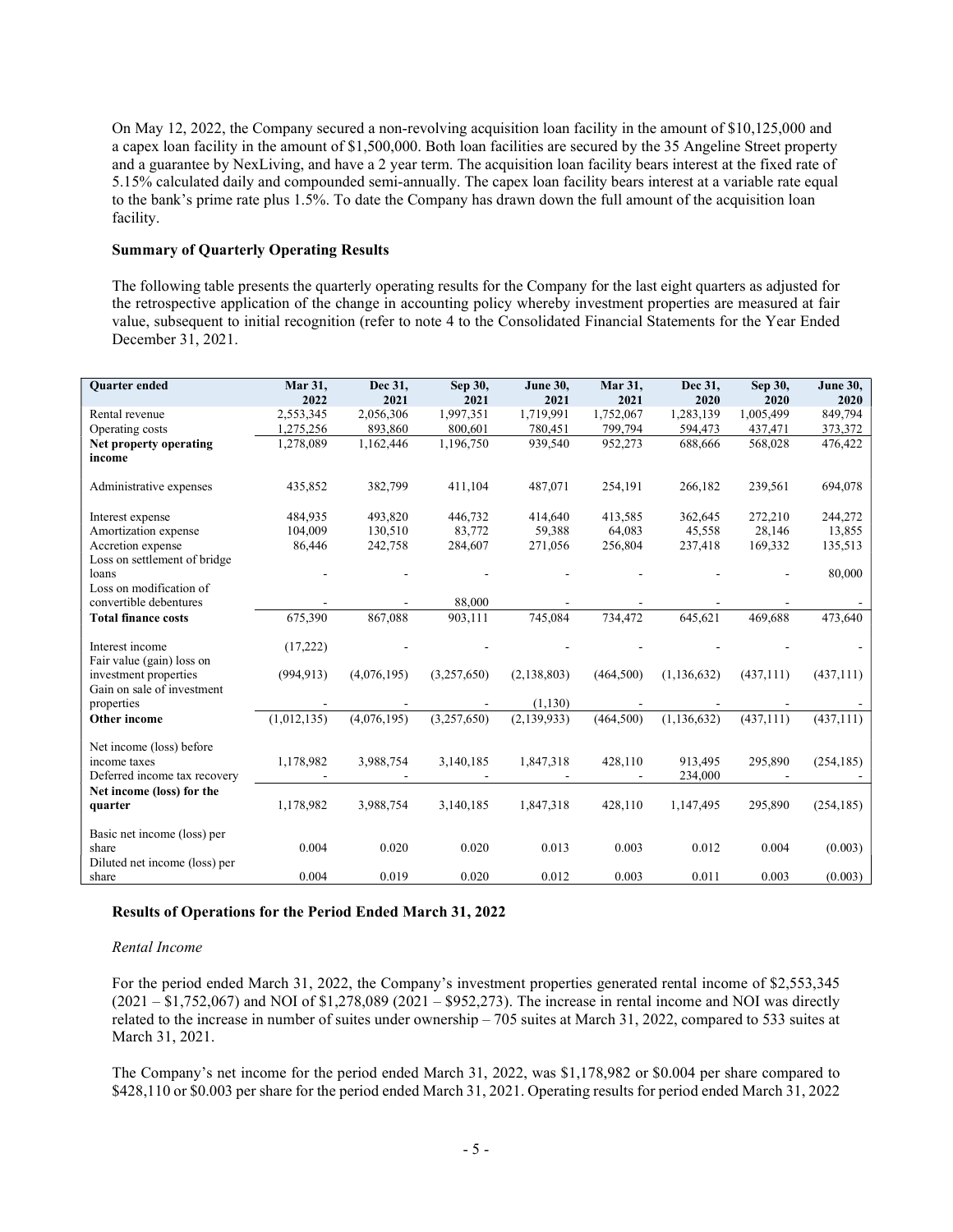include a fair value gain on the carrying value of investment properties of \$994,913 compared to a fair value gain of \$464,500 in the prior period.

# Administrative Expenses

The following table details the changes in the Company's administrative expenses for the period ended March 31, 2022, compared to the prior period.

| <b>Period ended</b>                  | <b>March 31, 2022</b><br>3 months | <b>March 31, 2021</b><br>3 months | Increase/decrease<br>3 months |
|--------------------------------------|-----------------------------------|-----------------------------------|-------------------------------|
|                                      |                                   |                                   |                               |
| Management wages and consulting fees | 261,600                           | 196,562                           | 65,038                        |
| Filing and other fees                | 10,994                            | 8,805                             | 2,189                         |
| Insurance                            | 7,125                             | 6,187                             | 938                           |
| Office and other                     | 18,700                            | 12,537                            | 6,163                         |
| Professional fees                    | 74,933                            | 30,100                            | 44,833                        |
| Stock-based compensation             | 62,500                            |                                   | 62,500                        |
| Total administrative expenses        | 435,852                           | 254,191                           | 181,661                       |

The increase in management wages and consulting fees for the period ended March 31, 2022 is due to the addition of the new President in June 2021 and revised monthly contracts for management and advisors.

The increase in office and other costs reflects the commencement of the monthly lease cost effective June 1, 2021, for the corporate office.

The increase in professional fees was due to costs incurred in relation to the Company's annual audit and included certain non-recurring expenses in connection with the Company's adoption of new accounting policies.

The increase in stock-based compensation expense related to the DSU's granted in May 2021 that are being recognized over a three-year vesting period.

# Finance Costs

Finance costs incurred for the period ended March 31, 2022, totaled \$675,390 (period ended March 31, 2021 - \$734,472) comprised of mortgage and convertible debenture interest expense of \$484,935 (period ended March 31, 2021 - \$413,585), accretion expense relating to the convertible debentures of \$86,446 (period ended March 31, 2021 – \$256,804) and amortization of mortgages and convertible debenture costs of \$104,009 (period ended March 31, 2021 – \$64,083). The decrease in finance costs is attributable to lower accretion expense due to the lower convertible debenture balance this period versus the prior period, which was partially offset by higher interest and amortization expense due to the increased mortgage debt placed in connection with property acquisitions completed during 2021.

# Funds from Operations ("FFO")

FFO is recognized as an industry-wide standard measure of a real estate entity's operating performance, and Management considers FFO per unit to be a key measure of operating performance. NexLiving calculates FFO substantially in accordance with the guidelines set out by RealPAC. FFO is defined as net property operating income less administrative expenses, net interest expense and amortization expense. Notwithstanding the foregoing, FFO does not have a standardized meaning under IFRS and is considered a non-IFRS financial measure; therefore, may not be comparable to similarly titled measures presented by other publicly traded companies.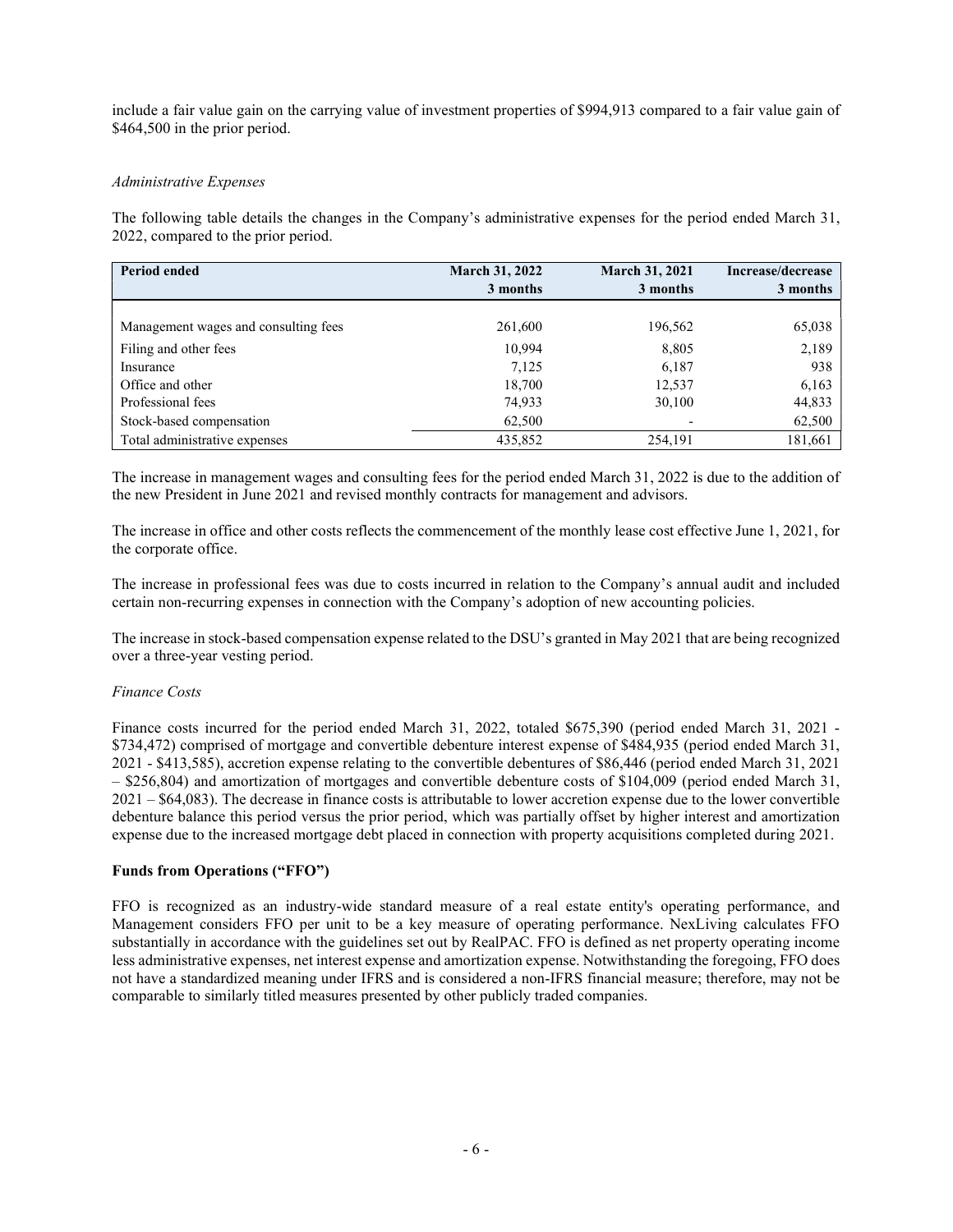FFO for the three months ended March 31, 2022 is calculated as follows:

| For the three months ended                      | March 31,     | March 31,   |
|-------------------------------------------------|---------------|-------------|
|                                                 | 2022          | 2021        |
| Net income (loss)                               | 1,178,982     | 428,110     |
| Fair value adjustments on investment properties | (994, 913)    | (464, 500)  |
| Accretion expense                               | 86,446        | 256,804     |
| <b>FFO</b>                                      | 270,515       | 220,414     |
| FFO per share (cents per share) – diluted       | 0.09          | 0.13        |
| Weighted average shares outstanding - diluted   | 306, 345, 962 | 175,262,484 |

## Liquidity and Capital Resources

At March 31, 2022, the Company reported cash of \$19.2 million, total current assets of \$20.4 million, total current liabilities of \$36.5 million and a working capital deficiency of \$16.1 million. The working capital deficiency includes \$31.0 million of mortgages payable maturing within 12 months from March 31, 2022, of which \$4.5 million relates to 75 Emma Street and \$11.0 million relates to the McLaughlin complex and \$15.5 million relates to Findlay Estates. Subsequent to period end, the Company refinanced the Emma mortgage with a new \$6.0 million mortgage. Although the Company expects to renew upcoming mortgage maturities, there can be no assurance that it will have access to sufficient capital or access to capital on favourable terms.

The table below outlines NexLiving's key debt metrics:

| As at                                          | March 31, | December 31, |
|------------------------------------------------|-----------|--------------|
|                                                | 2022      | 2021         |
| Weighted average term to debt maturity (years) | 1.9       |              |
| Weighted average effective interest rate (%)   | 2.12%     | 2.12%        |

# Capital Structure

| As at                        | March 31,     | December 31, |
|------------------------------|---------------|--------------|
|                              | 2022          | 2021         |
| <b>Investment Properties</b> | 126, 161, 345 | 125,162,000  |
| Other assets                 | 20,408,203    | 18,596,717   |
| <b>Total assets</b>          | 146,569,548   | 143,758,717  |
|                              |               |              |
| Mortgages payable            | 78,488,461    | 78,941,598   |
| Convertible debentures       | 3,188,611     | 3,306,742    |
| Accounts payable             | 1,130,114     | 708,492      |
| <b>Total liabilities</b>     | 82,807,186    | 82,956,832   |
|                              |               |              |
| Net asset value              | 63,762,362    | 60,801,885   |
| Net asset value per unit     | \$0.22        | \$0.22       |

At March 31, 2022, the Company's Debt to GBV ratio was 65% (December 31, 2021 - 66%). The reduction in the ratio over the course of three month period ended March 31, 2022 was driven by the increase in the fair value of the Company's investment properties, and the principal repayments on the Company's outstanding debt.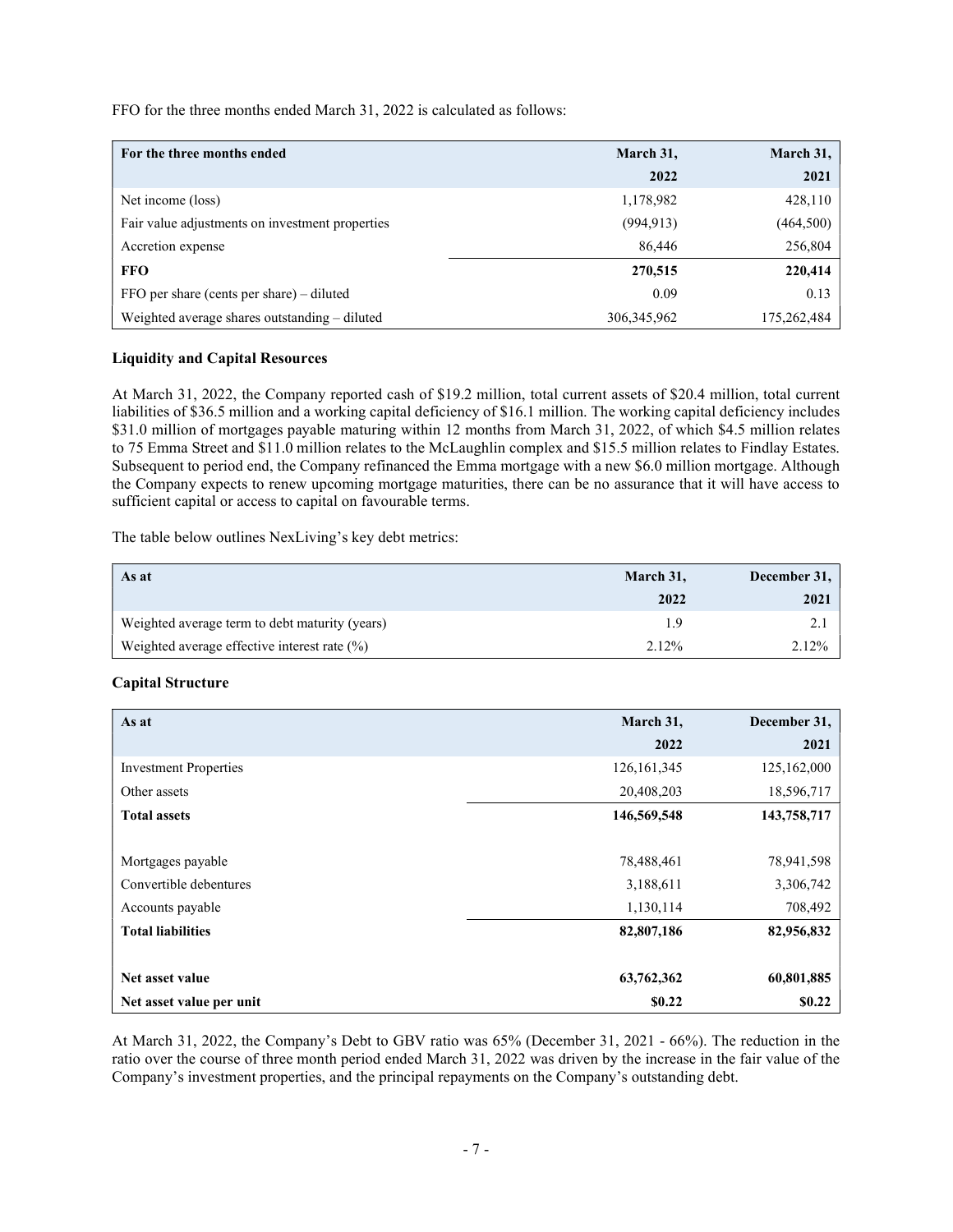#### Off-Balance Sheet Arrangements

The Company has no off-balance sheet arrangements.

## Related Party Transactions

## Management Compensation

Key management included the Company's Chief Executive Officer, President, Chief Financial Officer, Corporate Secretary and directors.

| For the three months ended    | March 31, | March 31, |
|-------------------------------|-----------|-----------|
|                               | 2022      | 2021      |
| Cash and accrued compensation | 169,924   | 176,852   |
| Stock-based compensation      | 62.500    |           |
| Total                         | 232,424   | 176,852   |

Annual compensation for each director is 125,000 DSU's. The Chairman receives an additional 35,000 DSU's for a total of 160,000.

#### Advisory and legal services

Advisory services primarily related to transactions were provided during the period ended March 31, 2022, by a corporation owned by two non-executive directors of the Company. The cost of these transaction advisory services during the year was \$75,206 (period ended March 31, 2021 - \$39,552).

Legal services were provided during the period ended March 31, 2021 by a firm of which an officer of the Company is the sole lawyer practitioner. The cost of these legal services during the period was \$14,250.

#### Outstanding Share Data

The Company has 291,561,982 common shares issued and outstanding at May 26, 2022.

The Company has 1,050,000 stock options outstanding of which 300,000 have an exercise price of \$0.24 and an expiry date of May 15, 2030, and 750,000 have an exercise price of \$0.19 and an expiry date of April 20, 2031.

The Company has 12,024,377 common share purchase warrants outstanding as detailed in the following table.

| <b>Description</b>                                               | <b>Expiry date</b> | <b>Exercise</b><br>price | Number of<br>warrants |
|------------------------------------------------------------------|--------------------|--------------------------|-----------------------|
| Warrants issued in connection with exercise of Broker warrants   | August 26, 2022    | \$0.25                   | 290,876               |
| Warrants issued March 2020 in connection with Denaco transaction | March 16, 2023     | \$0.27                   | 7,000,000             |
| Warrants issued in connection with McLaughlin acquisition        | August 31, 2023    | \$0.27                   | 2,500,000             |
| Warrants issued pursuant to December 2020 Prospectus Offering    | December 11, 2023  | \$0.24                   | 2,233,501             |

The Company has the following convertible debentures outstanding as at May 26, 2022.

|                                                               |                      | Conversion | Number of  |
|---------------------------------------------------------------|----------------------|------------|------------|
| <b>Description</b>                                            | <b>Maturity date</b> | price      | shares     |
| August 2020 Debentures - \$2,599,000 (McLaughlin acquisition) | August 31, 2023      | \$0.24     | 10,829,166 |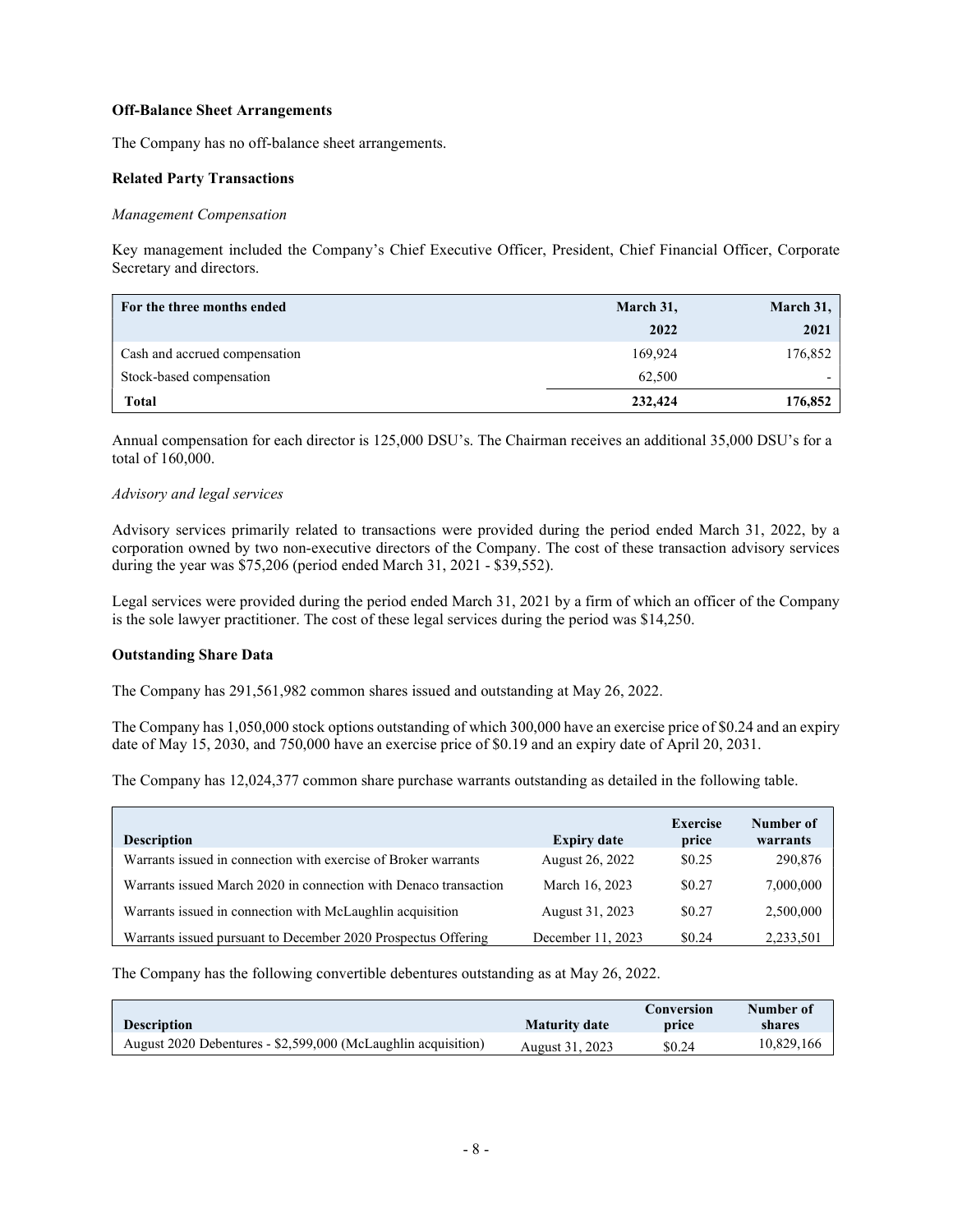Subsequent to March 31, 2022, the Company granted a total of 2,260,000 DSUs to directors, officers and consultants. At May 26, 2022, the Company has 7,100,000 DSUs outstanding.

If all warrants and stock options were exercised, and all convertible debentures were converted, the number of common shares of the Company issued and outstanding would be 315,465,525 and the cash balance would increase by \$3.17 million.

## Risks and Uncertainties

The following are certain factors relating to the business of the Company. These risks and uncertainties are not the only ones facing the Company. Additional risks and uncertainties not currently known to the Company, or that the Company currently deems immaterial, may also impair the operations of the Company. If any such risks actually occur, the financial condition, liquidity and results of operations of the Company could be materially adversely affected and the ability of the Company to implement its growth plans could be adversely affected.

The following is a description of certain risks and uncertainties that may affect the business of the Company.

# Operational Risks

#### Reliance on Management

The ability of the Company to successfully implement its business strategy and operate its business will depend in large part on the continued involvement of the Company's current management team. Shareholders should realize that they are relying on the experience, judgment, discretion, integrity and good faith of the management team. If the Company loses the services of one or all of the members of its current management team, the business, financial condition and results of operations of NexLiving may be materially adversely affected.

## Internal Controls

Effective internal controls are necessary for NexLiving to provide reliable financial reports and to help prevent fraud. Although management of NexLiving undertake a number of procedures and implement a number of safeguards in order to help ensure the reliability of NexLiving's financial reports, including those imposed on NexLiving under Canadian securities law, NexLiving cannot be certain that such measures will ensure that NexLiving will maintain adequate control over financial processes and reporting. Failure to implement required new or improved controls, or difficulties encountered in their implementation, could harm the Company's results of operations or cause it to fail to meet its reporting obligations. If the Company or its auditors discover a material weakness, the disclosure of that fact, even if quickly remedied, could reduce the market's confidence in the Company's consolidated financial statements and harm the trading price of the common shares.

# Volatility of Share Price

Securities markets throughout the world are cyclical and, over time, tend to undergo high levels of price and volume volatility. A publicly traded company will not necessarily trade at values determined by reference to the underlying value of its business. The market price of the common shares could be subject to significant fluctuations in response to variations in quarterly and annual operating results, the results of any public announcements the Company makes, general economic conditions, and other factors. Increased levels of volatility and resulting market turmoil may adversely impact the price of the common shares. If the Company (as it is expected to be and as it has in the past) is required to access capital markets to carry out its business objectives, the state of domestic and international capital markets and other financial systems could affect its access to, and cost of, capital. Such capital may not be available on terms acceptable to the Company or at all, and this could have a material adverse impact on its business, financial condition, results of operations or prospects.

# Dilution

NexLiving is authorized to issue an unlimited number of common shares and other securities for such consideration and on such terms and conditions as may be established by the Board without the approval of the Shareholders. It is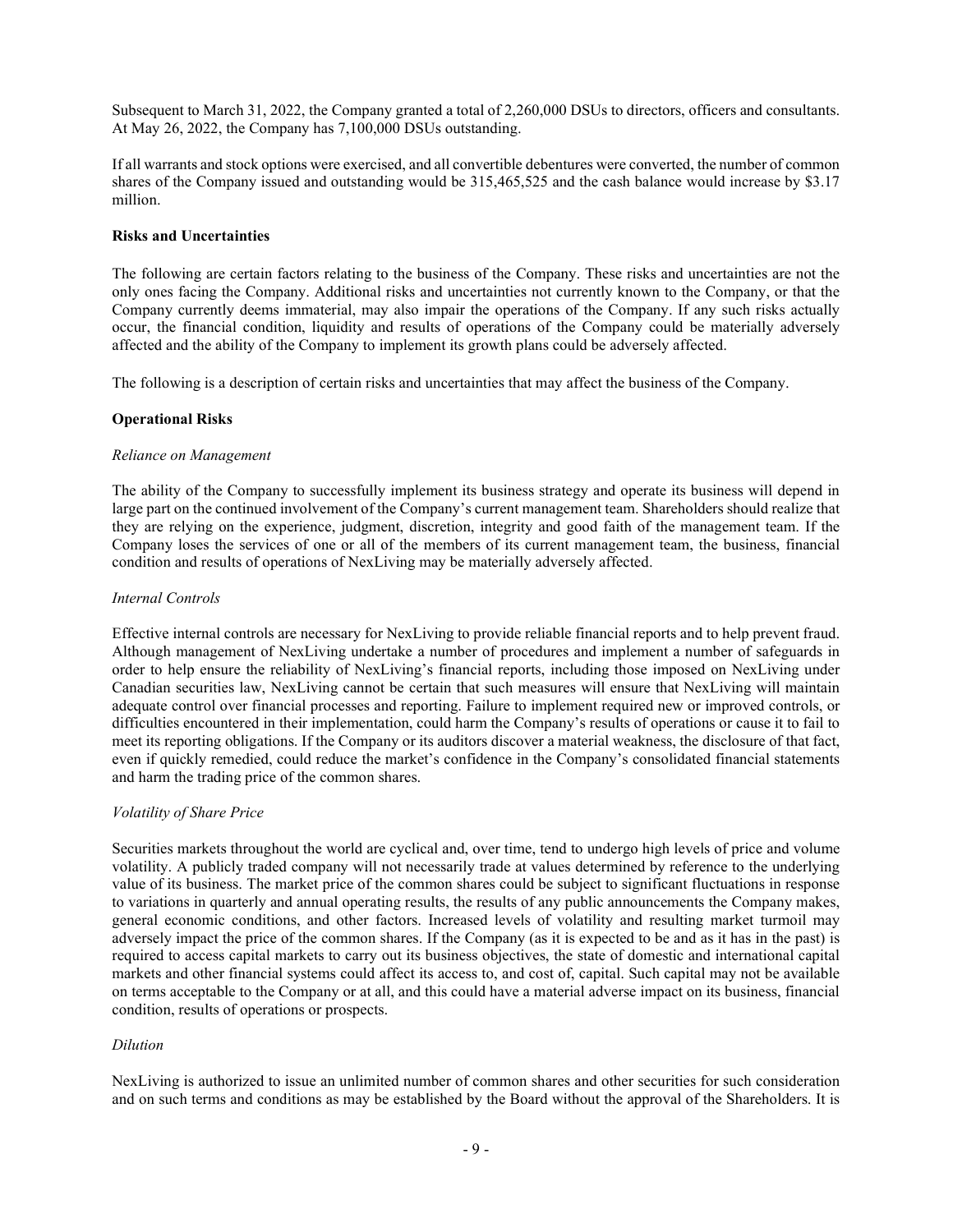currently anticipated that the Company may be required to conduct additional equity financings in order to finance additional property acquisitions and develop the business of the Company as currently planned and envisioned by management of the Company. Any further issuance of common shares pursuant to such equity financings will dilute the interests of existing Shareholders and such Shareholders will have no pre-emptive rights in connection with such future issuances. In addition, conversion of the Convertible Debentures will also dilute the interests of existing Shareholders.

# Financing Risks

The Company's business model is expected to be dependent on making investments in additional properties and the Company anticipates having to raise additional capital to fund these investments. While the Company may generate additional working capital through equity or debt offerings, or through the receipt of revenue or other payments from properties, there is no assurance that such funds will be sufficient to facilitate the development of NexLiving's business as envisioned or, in the case of equity financings, that such funds will be available on terms acceptable to the Company or at all. If available, future equity financing may result in substantial dilution to the Shareholders.

# Conflicts of Interest

Certain of the directors and officers of the Company will also serve as directors and/or officers of other companies. Consequently, there exists the possibility for such directors and officers to be in a position of conflict. Any decision made by any of such directors and officers will be made in accordance with their duties and obligations under the Canada Business Corporation Act ("CBCA") and other applicable laws to deal fairly and in good faith with a view to the best interests of the Company and the Shareholders. In addition, each of the directors is required to declare and refrain from voting on any matter in which such directors may have a conflict of interest in accordance with the procedures set forth in the CBCA, and other applicable laws.

# Limited Number of Future Investments

While the Company's intention is to negotiate and fund additional investments in properties in different communities, it could take many years to create a diversified portfolio of multi-family rental properties and there is no guarantee the Company will ever achieve a portfolio of sufficient size. The Company may have a significant portion of its assets dedicated to a single property or community for an extended period of time. In the event that any such property or community is unsuccessful or experiences a downturn, this could have a material adverse effect on the Company's business, results of operations and financial condition.

# Ability to Negotiate Additional Investments

A key element of the Company's growth strategy is expected to involve negotiating and finding investments in other multi-family rental properties. Achieving the benefits of future investments will depend in part on successfully identifying and capturing such opportunities in a timely and efficient manner and in structuring such arrangements to ensure a stable and growing stream of revenues. The Company's ability to identify investee multi-family rental properties and negotiate and fund additional investments in such a manner is not guaranteed.

# Ability to Manage Future Growth

The Company's ability to achieve desired growth will depend on its ability to identify, evaluate and successfully negotiate and fund investments in other multi-family rental properties. As the Company grows, it will also be required to hire, train, supervise and manage new employees. Failure to manage any future growth or to successfully negotiate suitable investments effectively could have a material adverse effect on the Company's business, financial condition and results of operations.

# Effect of General Economic and Political Conditions

The Company's business and the business of its investee properties are expected to be subject to the impact of changes in national or international economic conditions, including but not limited to, recessionary or inflationary trends, equity market conditions, consumer credit availability, interest rates, consumers' disposable income and spending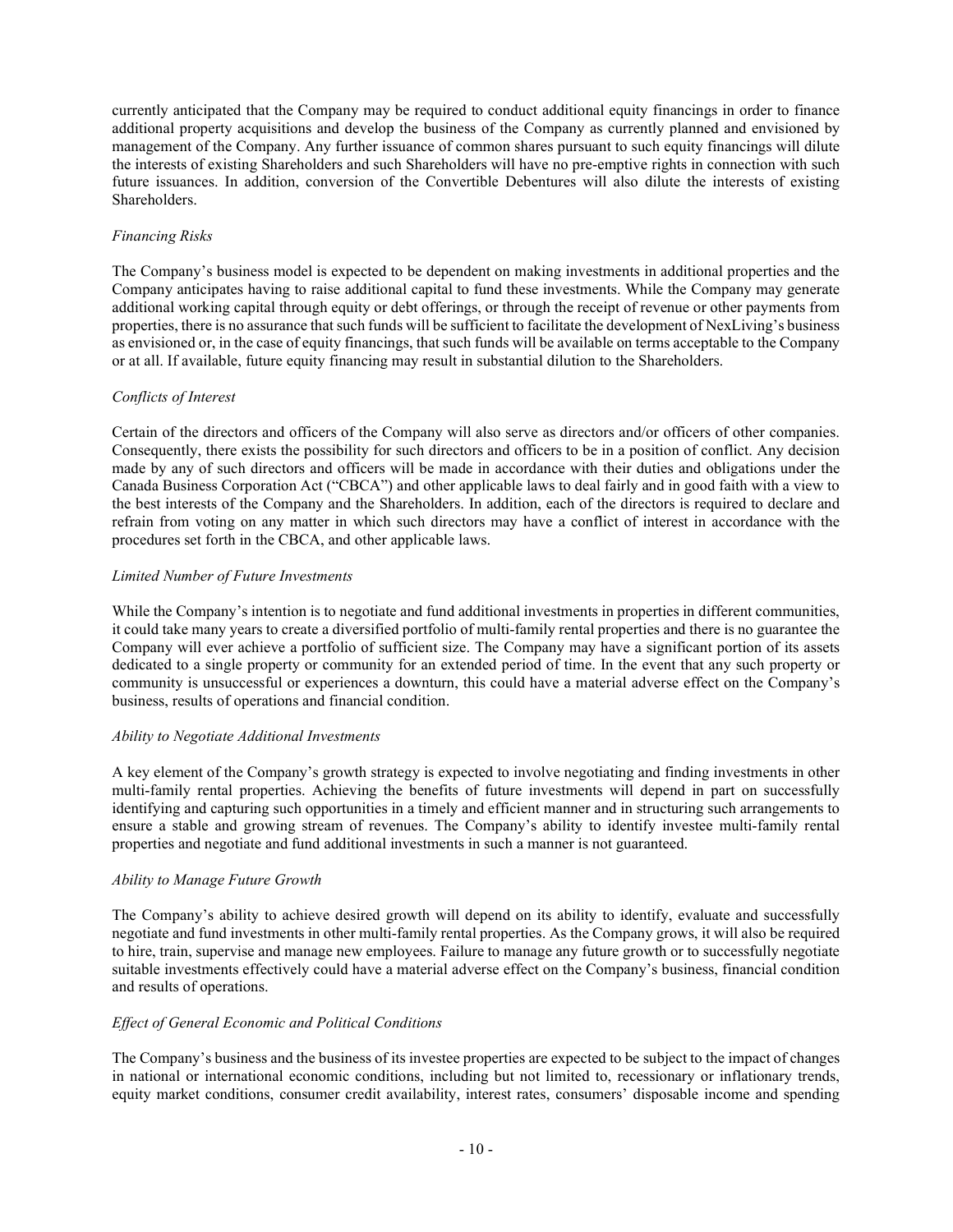levels, job security and unemployment, and overall consumer confidence. These economic conditions may be further affected by political events throughout the world that cause disruptions in the financial markets, either directly or indirectly. Adverse economic and political developments could have a material adverse effect on the Company and its investee companies' business, financial condition, results of operations and cash flows.

# Payment of Dividends

The Company paid a dividend of \$0.0005 per common share for each of the four quarters in fiscal 2021, representing \$0.002 per share on an annualized basis.

The Company's ability to pay future dividends will depend on the Company's financial condition, operating results, capital requirements, contractual restrictions on the payment of dividends; prevailing market conditions and any other factors that the Board deems relevant.

# Liquidity and Capital Resources

There is no guarantee that cash flow from real property investments will be readily available or will provide the Company with sufficient funds to meet its ongoing financial obligations. The Company may therefore require additional equity or debt financing to meet its operational requirements. The Company also plans to rely on additional equity financing to make investments in properties to grow the Company's business to the level envisioned by its management. There can be no assurance that such financing will be available when required or available on commercially favourable terms or on terms that are otherwise satisfactory to the Company. The ability of the Company to arrange such financing in the future will depend in part upon prevailing capital market conditions as well as its business performance. Additionally, the Company will have to re-new mortgages payable as they mature and there can be no assurance that it will otherwise have access to sufficient capital or access to capital on favorable terms.

# Litigation

To the Company's knowledge, as of the date of this MD&A, no material claims or litigation have been brought against NexLiving. However, the Company may become party to litigation from time to time in the ordinary course of business, which could adversely affect its business. Should any litigation in which the Company becomes involved be determined against the Company, such a decision could adversely affect the Company's ability to continue operating and the market price for the common shares, and could result in significant financial and management resources of the Company being expended in connection therewith. Even if the Company is involved in litigation and wins, litigation can redirect significant company resources.

In addition to being subject to litigation in the ordinary course of business, in the future, the Company may be subject to class actions, derivative actions and other securities litigation and investigations. This litigation may be time consuming, expensive and may distract the Company from the conduct of its daily business. It is possible that the Company will be required to pay substantial judgments, settlements or other penalties and incur expenses that could have a material adverse effect on its operating results, liquidity or financial position. Expenses incurred in connection with these lawsuits, which would be expected to include substantial fees of lawyers and other professional advisors, and the Company's obligations to indemnify officers and directors who may be parties to such actions, could materially adversely affect the Company's reputation, operating results, liquidity or financial position.

# Interest Rate Risk

As market interest rates rise, the Company could see the cost of its borrowings rise during mortgage debt refinancing. The Company expects its well laddered debt maturity profile to minimize the impact to its earnings from fluctuations in market interest rates.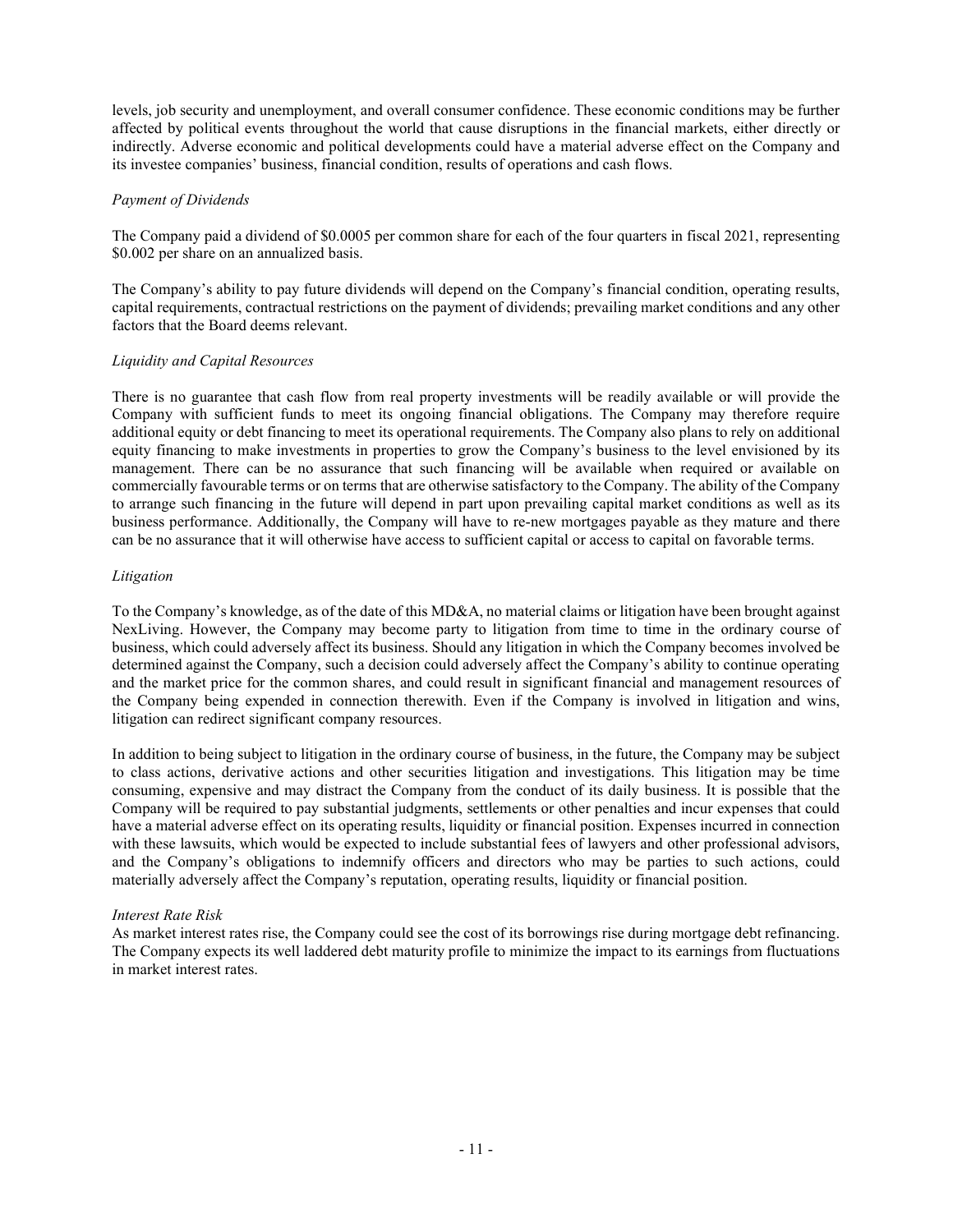# Real Estate Risks

## Indirect Investment in Real Estate

An investment in the common shares is an investment in real estate through the Company's indirect interest in the investment properties it acquires. Investment in real estate is subject to numerous risks, including the factors listed below and other events and risk factors which are beyond the control of the Company.

## General Real Estate Ownership Risks

All real property investments are subject to a degree of risk and uncertainty. The value of real property and any improvements thereto depend on the credit and financial stability of tenants and upon the vacancy rates of such properties. The investment properties will generate revenue through rental payments made by the tenants thereof. The ability to rent vacant suites in the investment properties will be affected by many factors, including changes in general economic conditions (such as the availability and cost of mortgage funds), local conditions (such as an oversupply of space or a reduction in demand for real estate in the area), government regulations, changing demographics, competition from other available properties and various other factors. If a significant number of tenants are unable to meet their obligations under their leases or if a significant amount of available space in the investment properties becomes vacant and cannot be re-leased on economically favourable terms, the investment properties may not generate revenues sufficient to meet operating expenses, including debt service and capital expenditures, and the Company's net income will be adversely affected.

Certain significant expenditures, including property taxes, maintenance costs, mortgage payments, insurance costs and related charges must be made throughout the year of ownership of real property regardless of whether the investment properties are producing any income. Real property investments tend to be relatively illiquid, with the degree of liquidity generally fluctuating in relationship with demand for and the perceived desirability of such investments. Such illiquidity will tend to limit the Company's ability to vary its portfolio promptly in response to changing economic or investment conditions. If the Company were to be required to quickly liquidate its real property investments, the proceeds might be significantly less than the aggregate carrying value of the investment properties or less than what could be expected to be realized under normal circumstances. The Company may, in the future, be exposed to a general decline of demand by tenants for space in the investment properties. As well, certain of the leases of the investment properties held by the Company may have early termination provisions which, if exercised, would reduce the average lease term.

Historical occupancy rates and revenues are not necessarily an accurate prediction of the future occupancy rates for the investment properties or revenues to be derived therefrom. There can be no assurance that, upon the expiry or termination of existing leases, the average occupancy rates and revenues will be higher than historical occupancy rates and revenues, and it may take a significant amount of time for market rents to be recognized by the Company due to internal and external limitations on its ability to charge these new market-based rents in the short-term.

#### Substitutions for Residential Rental Suites

Demand for rental suites in the investment properties is impacted by and inversely related to the relative cost of home ownership. The cost of home ownership depends upon, among other things, interest rates offered by financial institutions on mortgages and similar home financing transactions. With the recent global economic crisis, interest rates offered by financial institutions for financing home ownership have been at historically low levels. If the interest rates offered by financial institutions for home ownership financing remain low or fail to rise, demand for rental suites may be adversely affected. A reduction in the demand for rental suites may have an adverse effect on the Company's ability to lease suites in the investment properties and on the rents charged.

#### Government Regulation

Certain provinces in Canada may have enacted residential tenancy legislation which may impose, among other things, rent control guidelines that limit a landlord's ability to raise rental rates at its properties. The Province of New Brunswick recently enacted residential tenancy legislation that which has limited rent increases to 3.8% for 2022. The temporary rent control legislation does not apply on suite turnovers.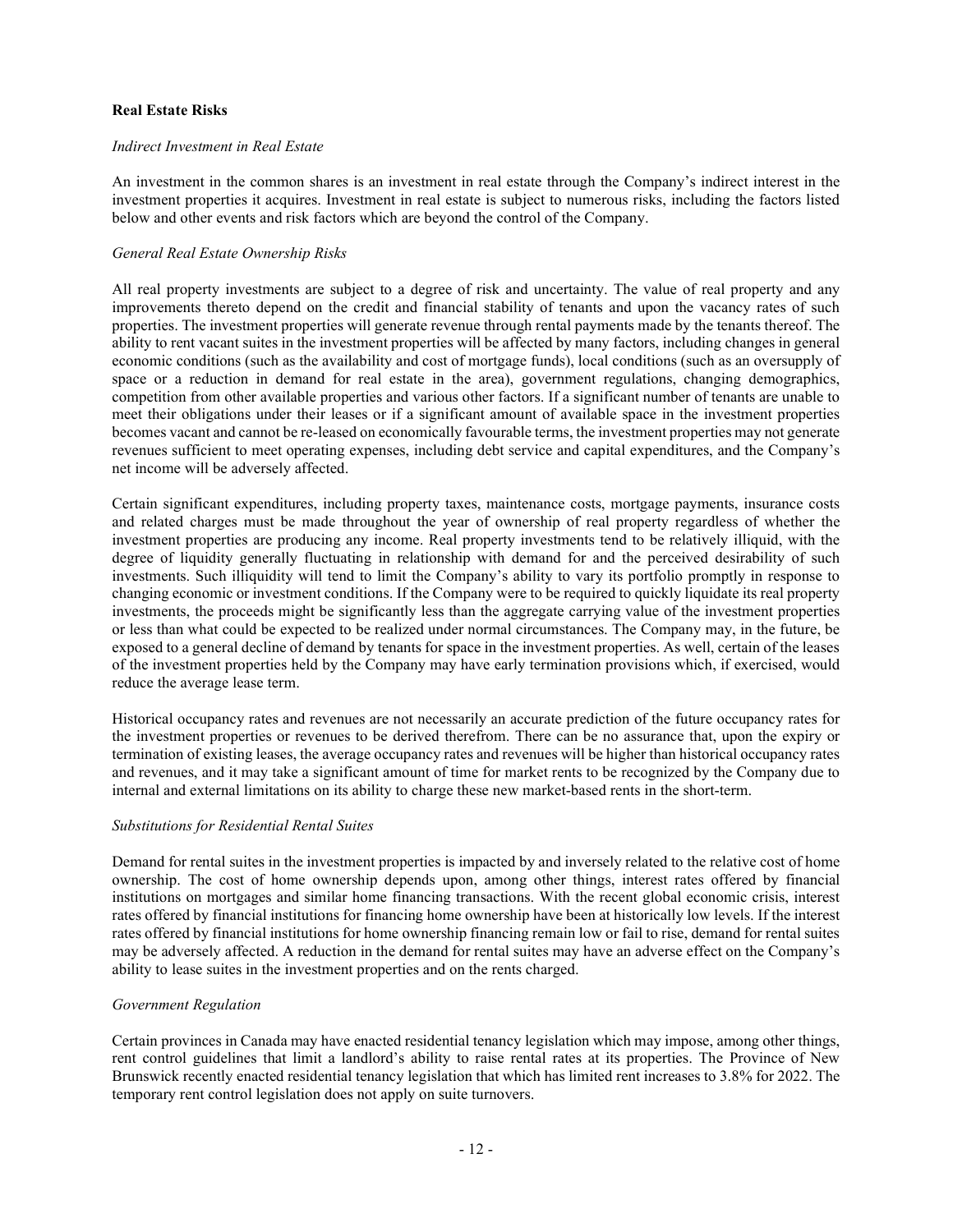In addition to limiting a landlord's ability to raise rental rates, residential tenancy legislation in certain provinces may provide certain rights to tenants, while imposing obligations upon landlords. Residential tenancy legislation may also prescribe procedures which must be followed by a landlord in order to terminate a residential tenancy. As certain proceedings may need to be brought before the respective judicial or administrative body governing residential tenancies as appointed under a province's residential tenancy legislation, it may take several months to terminate a residential lease, even where the tenant's rent is in arrears.

Further, residential tenancy legislation in certain provinces may provide tenants with the right to bring certain claims to the respective judicial or administrative body seeking an order to, among other things, compel landlords to comply with health, safety, housing and maintenance standards. As a result, landlords may, in the future, incur capital expenditures which may not be fully recoverable from tenants.

Residential tenancy legislation may be subject to further regulations or may be amended, repealed or enforced, or new legislation may be enacted, in a manner which will materially adversely affect the ability of landlords to maintain the historical level of earnings of their properties. Interest Rate Fluctuations

The Company's financing arrangement may include indebtedness with interest rates based on variable lending rates that will result in fluctuations in the Company's cost of borrowing. Additionally, the Company's mortgages will need to be re-financed upon maturity at future rates that will fluctuate.

## Environmental Matters

Under various environmental and ecological laws, the Company could become liable for the costs of removal or remediation of certain hazardous or toxic substances released on or in the investment properties or disposed of at other locations. The failure to deal effectively with such substances may adversely affect the Company's ability to sell the investment properties or to borrow using the investment properties as collateral, and could potentially also result in claims against the Company by third parties.

# Uninsured Losses

The Company will arrange for comprehensive insurance, including fire, liability and extended coverage, of the type and in the amounts customarily obtained for properties similar to investment properties to be owned by the Company and will endeavour to obtain coverage where warranted against earthquakes and floods. However, in many cases certain types of losses (generally of a catastrophic nature) are either uninsurable or not economically insurable. Should such a disaster occur with respect to the investment properties, the Company could suffer a loss of capital invested and not realize any profits which might be anticipated from the disposition of the investment properties.

#### Risk of Natural Disasters

While the Company has insurance coverage for its existing investment property, the insurance coverage may not cover all natural disasters which may occur. Floods, hurricanes, storms, earthquakes, terrorism, or other natural disasters may significantly affect the Company's operations and the investment properties, and may cause the Company to experience reduced rental revenue, incur clean-up costs or otherwise incur costs in connection with these natural disasters. These events may have a material adverse effect on the Company's business, cash flows, financial condition and results of operations and ability to make dividend payments to its Shareholders, to the extent declared.

#### Reliance on Property Management

The Company may rely upon independent management companies to perform property management functions in respect of its investment properties. To the extent the Company relies upon such management companies, the employees of such management companies will devote as much of their time to the management of the investment properties as in their judgment is reasonably required and may have conflicts of interest in allocating management time, services and functions among the investment properties and their other development, investment and/or management activities.